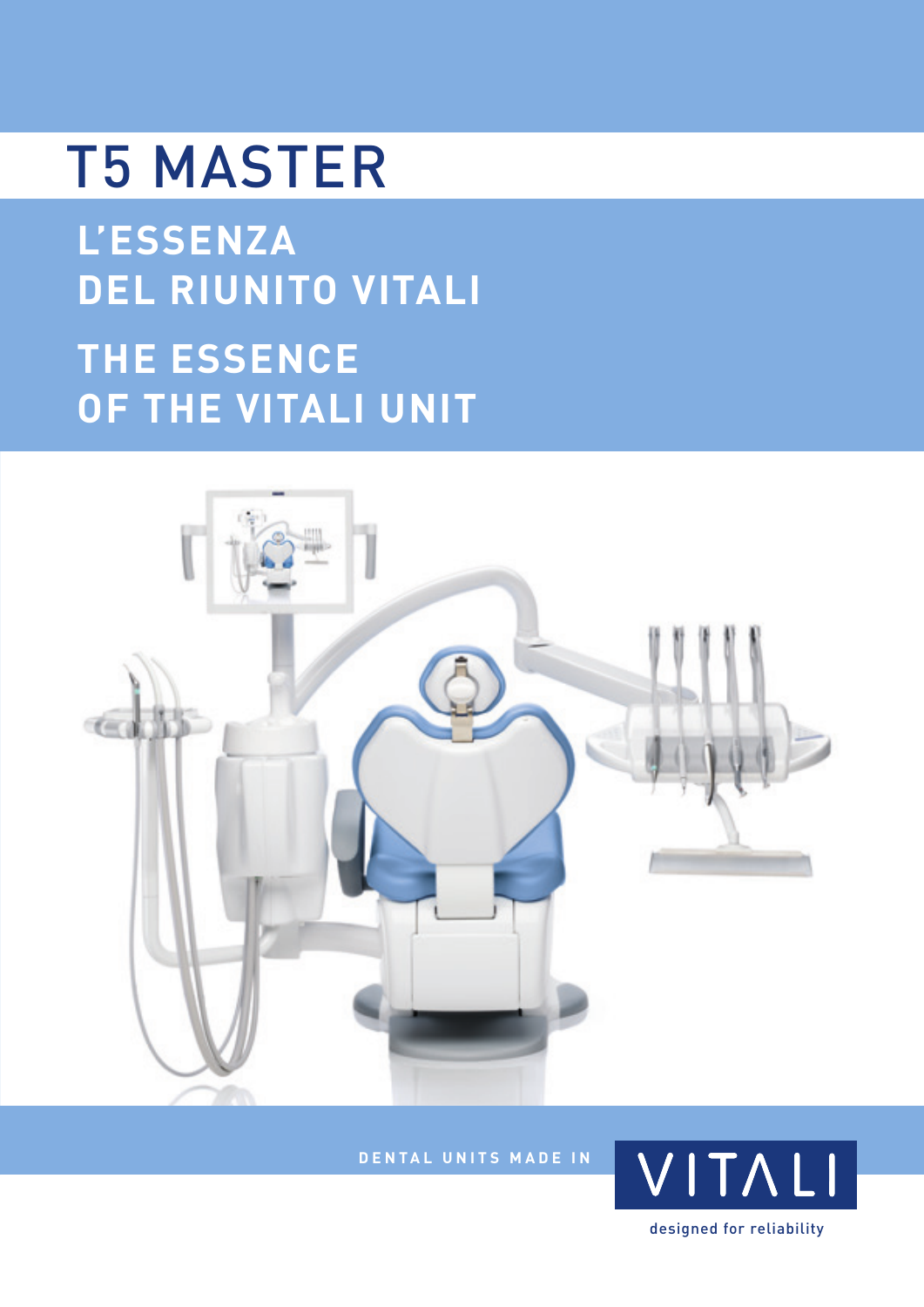



### T5 MASTER **LA RAZIONALITÀ È IL SUO VALORE AGGIUNTO**

Essere essenziali non è facile quando l'obiettivo è avere una affidabilità senza compromessi e un'immagine corrispondente alla professionalità dello studio. To be essential is not easy when the objective is uncompromising reliability and an image that matches the professionalism of the dental cabinet.

Offre una postazione di lavoro razionale e completa, ulteriormente personalizzabile, sulla base di specifiche esigenze o abitudini di utilizzo, con il sistema multimediale, il sistema VDS (Vitali Disinfection System) e l'appoggiatesta pneumatico come possibili optional.

Il nuovo **T5 MASTER** presenta l'alta qualità dei materiali e della componentistica abbinata alla cura dei dettagli di ogni altro riunito **VITALI**, proponendo una perfetta sintesi di funzionalità, solidità, sicurezza e comfort del paziente. The new **T5 MASTER** presents high-quality materials and components combined with the attention to detail that is typical of any other **VITALI** unit, offering the perfect combination between functionality, robustness, security and comfort of the patient.

**T5 MASTER** è il risultato della ricerca e della ottimizzazione **VITALI** ed è interamente realizzato nello stabilimento produttivo italiano, alle porte di Bologna.







#### **RATIONALITY IS ITS ADDED VALUE**

It provides a rational and complete work station, that can be further customized, according to specific needs or usage habits, with the multimedia system, the VDS system (Vitali Disinfection System), the pneumatic headrest or with other optionals.

**T5 MASTER** is the result of **VITALI** research and optimization and is completely made at the company's Italian production facility just outside Bologna.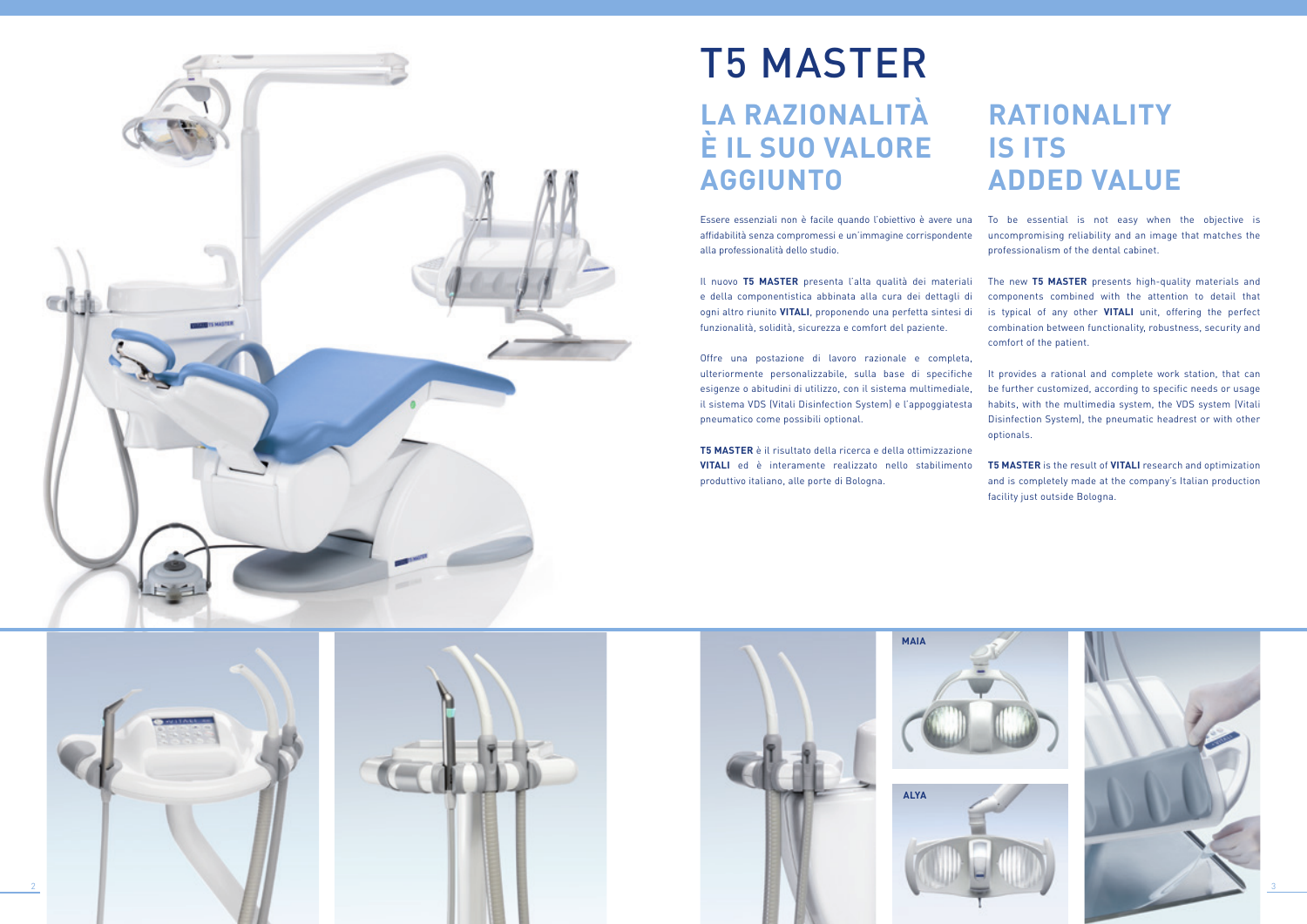

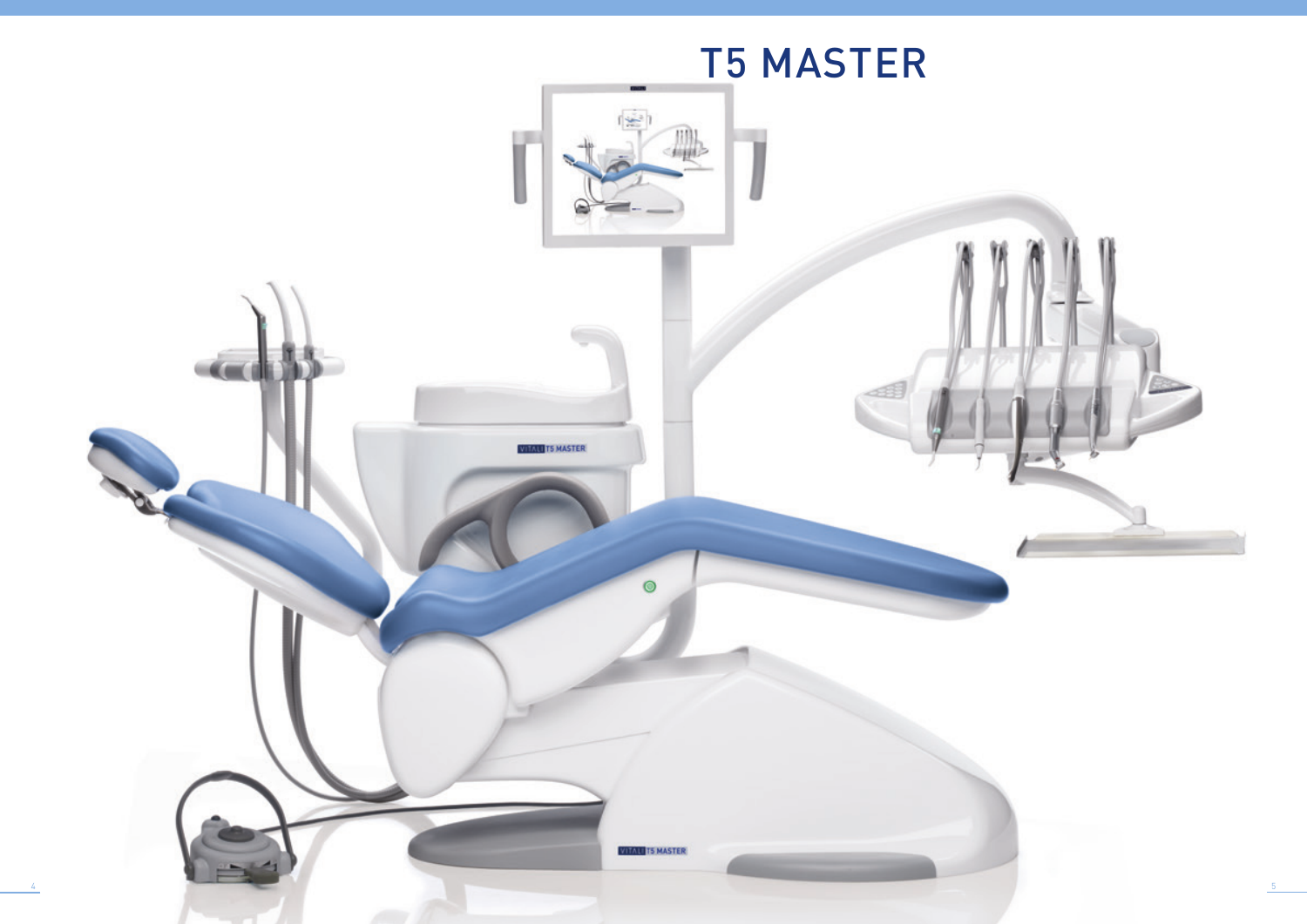## T5 MASTER







#### **LA SEMPLICITÀ DECLINATA IN OGNI FUNZIONE E DETTAGLIO**

**Semplicità** significa più efficienza nel processo di lavoro.

**Semplicità operativa** per il team odontoiatrico, grazie all'ampio campo di lavoro e all'ideale collocazione degli strumenti, elementi che favoriscono interazione e sincronia. Il dentista può inoltre contare sulla particolare estensione dei tubi strumenti (oltre 80 cm), mentre l'assistente può avvicinarsi con maggior libertà alla poltrona grazie alla rotazione a 90° del gruppo idrico.

**Semplicità di gestione delle funzioni** attraverso comandi intuitivi, con tasti a membrana che offrono perfetta sensibilità e risposta immediata.

**Semplicità di igienizzazione** con numerosi elementi asportabili ed autoclavabili, sia sulla tavoletta strumenti che nella bacinella.

**Simplicity** means more efficiency in the work process. **Operational simplicity** for the dental team, thanks to the vast operating field and to the ideal location of instruments, which encourages interaction and synchrony. The dentist can also rely on the special extension of instrument tubes (over 80 cm), while the nurse can get close, with much more freedom, to the chair thanks to the 90° rotation of the cuspidor.

**Semplicità e libertà di configurazione** in funzione delle proprie esigenze operative, avendo a disposizione strumenti all'avanguardia per prestazioni evolute, compresi innovativi sistemi multimediali, con la possibilità di integrare nuovi accessori in qualsiasi momento.

**Simplicity of sanitizing** with many removable and autoclavable elements both on the instrument table and in the cuspidor.

**Semplicità nella sicurezza** grazie al dispositivo accessorio VDS per un processo di disinfezione totalmente automatizzato.

#### **SIMPLICITY IN EVERY FUNCTION AND DETAIL**

**Simplicity of function management** through intuitive controls, with membrane keys that offer perfect sensitivity and immediate response.

**Simplicity and freedom of configuration** according to your operational needs, proposing avant-garde instruments for evolved performances, including multimedia innovative systems, with the possibility of adding new accessories at any time.

**Simplicity in safety** thanks to the VDS accessory device for a totally automated disinfection process.